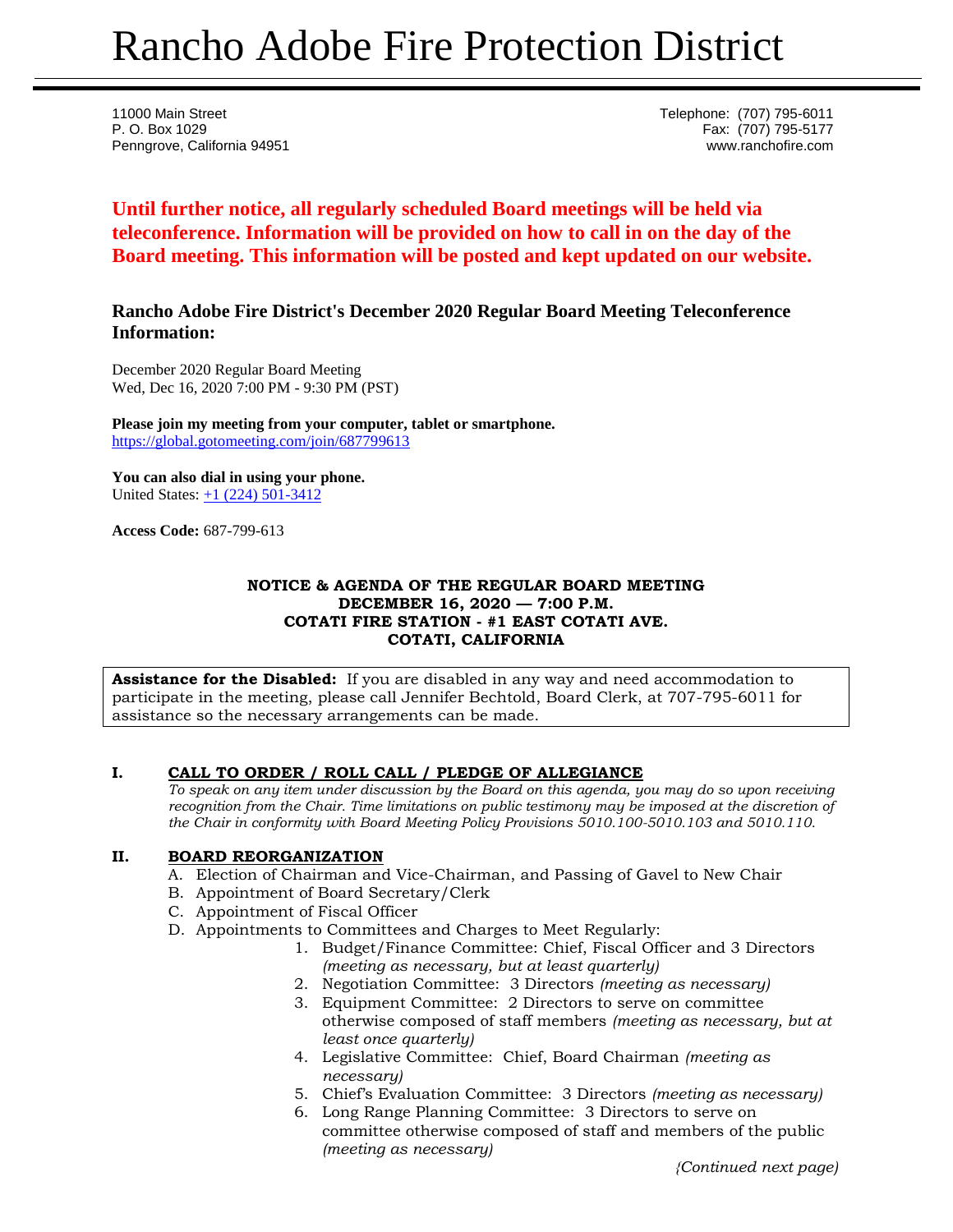#### **NOTICE & AGENDA OF THE REGULAR BOARD MEETING DECEMBER 16, 2020 — 7:00 P.M. COTATI FIRE STATION - #1 EAST COTATI AVE COTATI, CALIFORNIA**

Page 2

E. Confirm Calendar of Meetings for 2021: Third Wednesday of Every Month: January 20, February 17, March 17, April 21, May 19, June 16, July 21, August 18, September 15, October 20, November 17, December 15

# **III. ORAL AND WRITTEN COMMUNICATIONS**

- A. Citizen Business/Public Comments on Items not appearing on Agenda *Public is advised to limit discussion to one presentation per individual. Please observe the time limit of 4 minutes. Please state your name and address for the record before making your presentation. NOTE: Any item raised by a member of the public which does not appear on the agenda but which may require Board action shall be referred to District staff for investigation and disposition unless the item requires action to be taken by the Board at the meeting during which it was raised and constitutes an emergency, or the need to take such action arose after the posting of the agenda within the meaning of Government Code Section 54954.2(b).*
- B. Correspondence and/or Presentations

## **IV. APPROVAL OF MINUTES**

A. Regular Meeting of November 18, 2020

## **V. CONSENT CALENDAR**

*Matters listed under the Consent Calendar are considered to be routine and will be enacted by one motion and one vote. There will be no separate discussion of these items. If the Board or the public desires discussion, that item will be removed from the Consent Calendar and will be considered separately.*

A. Ratification of Claims and Journal Vouchers

#### **VI. ADMINISTRATIVE COMMUNICATIONS**

- A. Chief's Report
- B. Director Reports
- C. Committee Reports
	- a. Finance/Budget
	- b. Negotiations
	- c. Equipment
	- d. Legislative
	- e. Chief's Evaluation
	- f. Long Range Planning
	- g. Capital Improvements
- D. Firefighters' Association Report
- E. Firefighter's Union Report

#### **VII**. **UNFINISHED BUSINESS**

- A. Discussion on Liability Insurance Policy for Rancho Adobe Firefighters' Association
- B. Discussion on Equipment Funding for Future Purchases of Apparatus
- C. Discussion and Approval of Radio Purchase *(Staff Report by BC Mike Weihman)*

#### **VIII. NEW BUSINESS**

- A. Presentation of FY 2019/2020 Fiscal Year Audit (Presentation by Blake Goranson of Goranson CPA)
- B. Discussion of CalAdvisors Report on CalPERS Unfunded Liability
- C. Discussion of RAFA Reports to the Board
- D. Discussion and Approval of Professional Services Agreement Between Kaiser Permanente and Rancho Adobe Fire
- E. Review and Action on Parcel Tax Exemption Request for APN #017-480-005

## **IX. DIRECTION ON FUTURE AGENDA ITEMS**